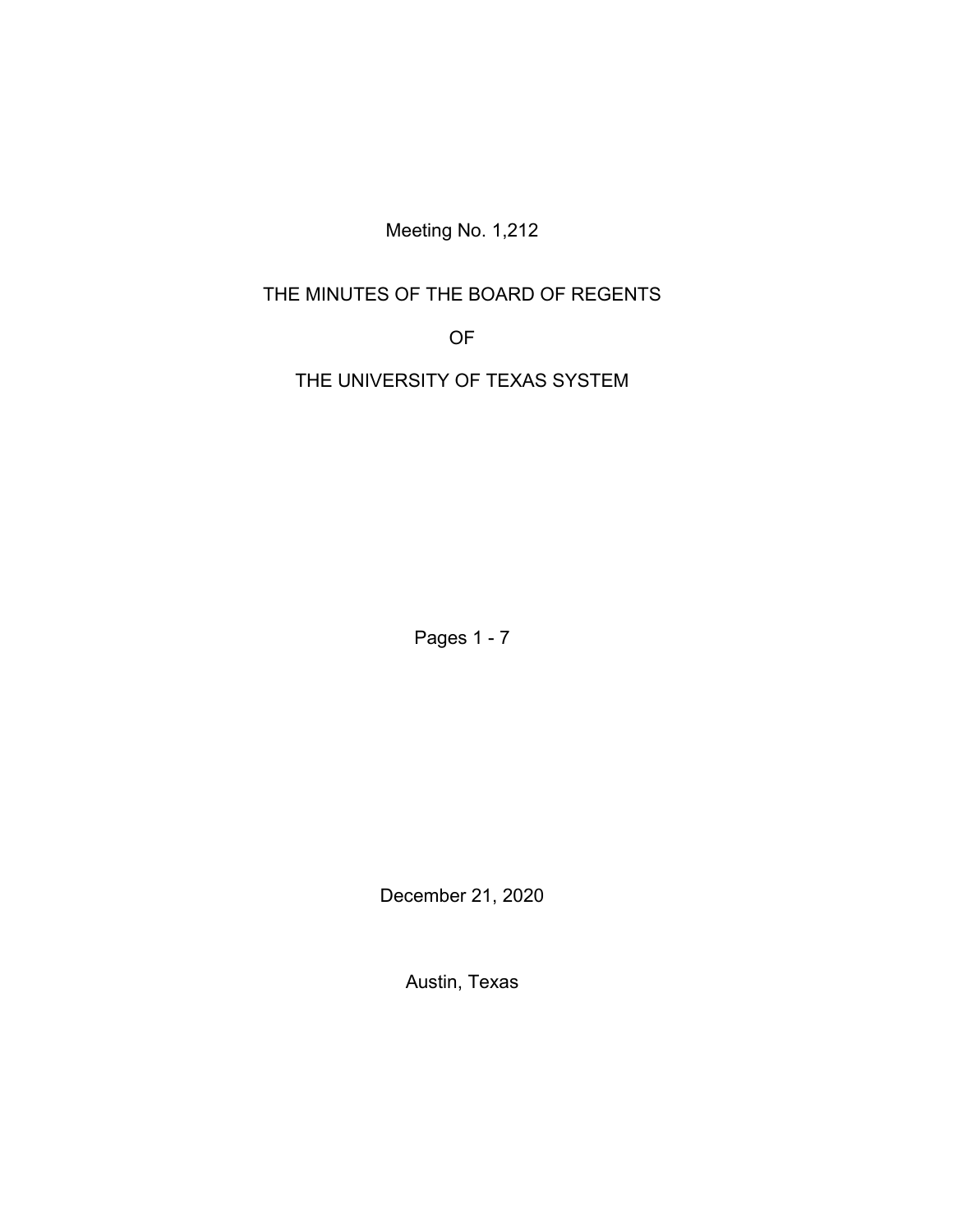## MEETING NO. 1,212

MONDAY, DECEMBER 21, 2020.--The members of the Board of Regents of The University of Texas System convened in Open Session on Monday, December 21, 2020, at 10:04 a.m. via Zoom conference, with the below meeting participation. This special called meeting of the Board was held via video conference call as authorized by Governor Abbott's Executive Order temporarily suspending certain provisions of the Texas Open Meetings Act, effective March 16, 2020, to address and mitigate the effects of the COVID-19 pandemic.

## ATTENDANCE.--

Present Chairman Eltife Vice Chairman Longoria Vice Chairman Weaver Regent Beck Regent Crain Regent Hicks Regent Jiles Regent Perez Regent Warren Regent Ojeaga, Student Regent, nonvoting

CONVENE THE BOARD IN OPEN SESSION TO RECESS TO EXECUTIVE SESSION.-- At 10:04 a.m., in accordance with a notice being duly posted with the Secretary of State and there being a quorum present, Chairman Eltife called the meeting to order in Open Session then recessed the Board to Executive Session, pursuant to *Texas Government Code* Sections 551.071, 551.072, 551.073, 551.074, 551.076, and 551.089 to consider the matters listed on the Executive Session agenda.

RECONVENE IN OPEN SESSION TO CONSIDER ACTION ON EXECUTIVE SESSION ITEMS AND AGENDA ITEMS.--Chairman Eltife reconvened the Board in Open Session at 10:59 a.m. to consider action on the following items.

## 1a. U. T. System Board of Regents: Discussion with Counsel on pending legal issues

No action was taken on this item.

1b. U. T. Austin: Discussion regarding legal issues related to the utilization of the Brackenridge Tract, including land bounded by Exposition Boulevard, Lake Austin Boulevard, and Enfield Road, Austin, Travis County, Texas, and discussion and appropriate action regarding legal issues associated with extension of the lease to the West Austin Youth Association and related finding of public purpose

See Item 5a.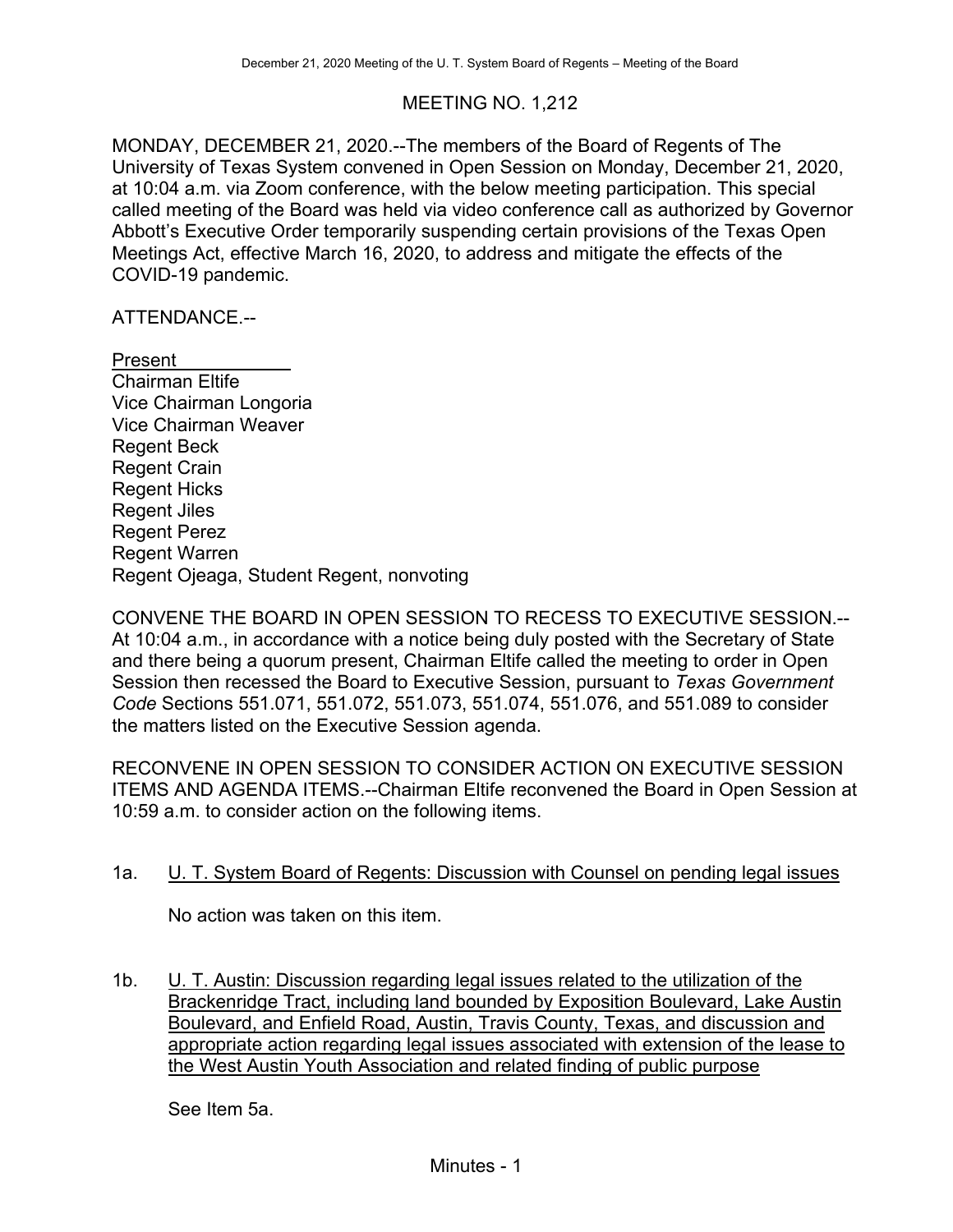1c. U. T. Austin: Discussion regarding legal issues related to the sale of 226 acres of unimproved land to Travis County for habitat conservation related to the Balcones Canyonlands Conservation Plan and retention with use restrictions of approximately 27 acres of improved land out of the approximately 253-acre Dobie Paisano Ranch, located at 11353 Rawhide Trail, Austin, Travis County, Texas

See Item 5b.

1d. U. T. Medical Branch - Galveston: Discussion and appropriate action regarding *KaZee, Inc. v. Dr. Ben Raimer, in his Official Capacity as President Ad Interim of UTMB*, *and Todd Leach, in his Official Capacity as Chief Information Officer of UTMB*; Civil Action No. 4:19-cv-0031; In the Eastern District of Texas, Sherman **Division** 

Vice Chairman Longoria made the following motion:

I move that the U. T. System Board of Regents, acting on behalf of U. T. Medical Branch - Galveston, approve the terms of a proposed settlement of claims related to litigation, as recommended in Executive Session under Item 1d.

The motion was seconded by Regent Crain and carried unanimously.

2a. U. T. System Academic Institutions: Discussion and appropriate action regarding proposed negotiated gifts, including potential naming features

Vice Chairman Weaver made the following motion:

I move that the U. T. System Board of Regents authorize Chancellor Milliken, Vice Chancellor Safady, and the President of U. T. San Antonio to conclude negotiations necessary to finalize, approve, and accept gifts and to finalize and execute any agreements with potential naming features for the benefit of the institution consistent with the terms and conditions outlined and recommended in Executive Session.

The motion was seconded by Vice Chairman Longoria and carried unanimously.

## 2b. U. T. System Health Institutions: Discussion and appropriate action regarding proposed negotiated gifts, including potential naming features

No action was taken on this item.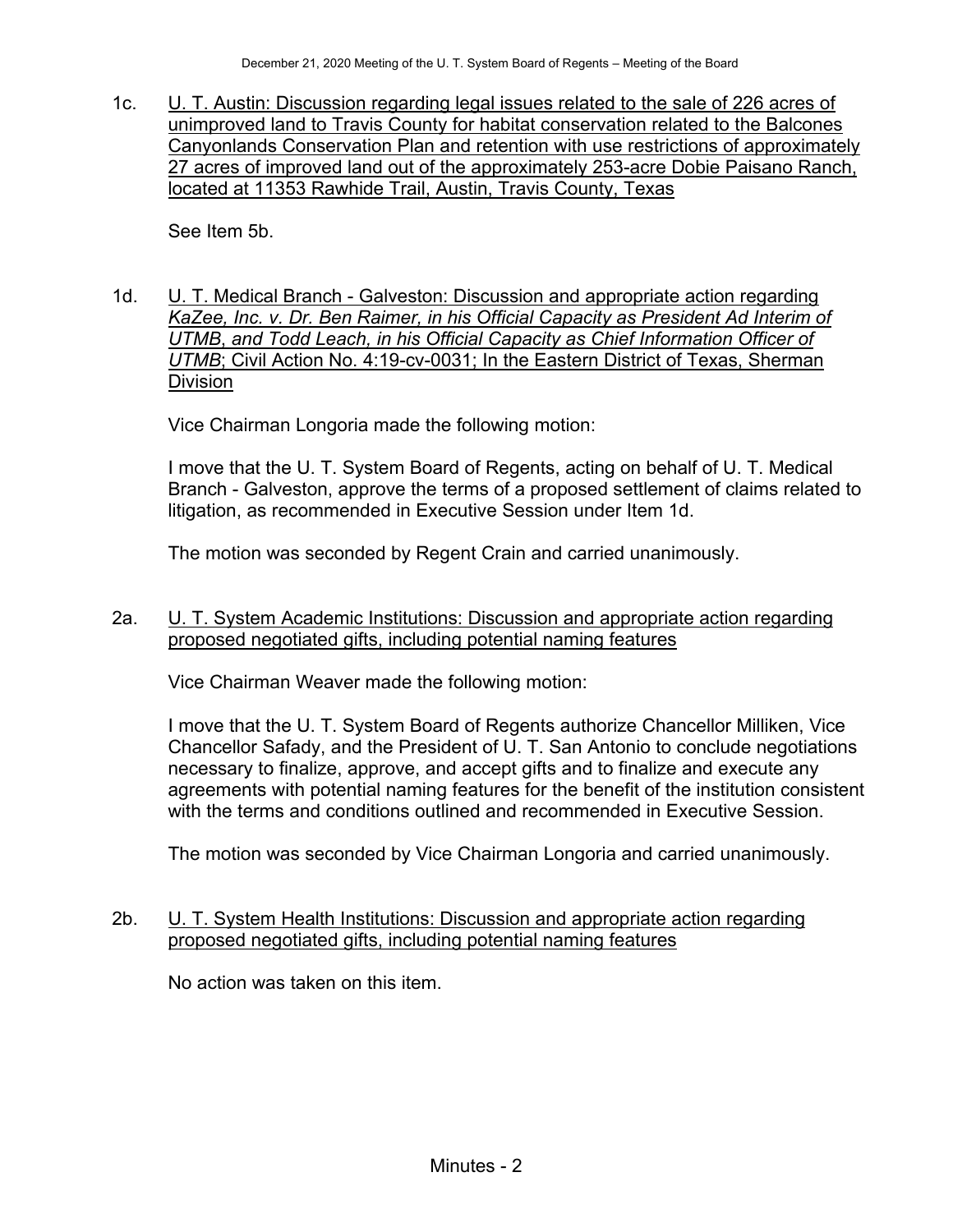3a. U. T. System: Discussion and appropriate action regarding individual personnel matters relating to appointment, employment, evaluation, compensation, assignment, and duties of presidents (academic and health institutions including presidents ad interim); U. T. System Administration officers (Executive Vice Chancellors and Vice Chancellors); other officers reporting directly to the Board (Chancellor, General Counsel to the Board, and Chief Audit Executive); Board members; and U. T. System and institutional employees

No action was taken on this item.

3b. U. T. Tyler and U. T. Health Science Center - Tyler: Discussion and appropriate action regarding individual personnel matters related to the presidency of the realigned Tyler entity

No action was taken on this item. See related Agenda Item 3 on Page 6 for action taken in Open Session.

4. U. T. System Board of Regents: Discussion and appropriate action regarding safety and security issues, including security audits and the deployment of security personnel and devices

No action was taken on this item.

5a. U. T. Austin: Discussion and appropriate action regarding the lease, uses, or value of property related to the Brackenridge Tract, including land bounded by Exposition Boulevard, Lake Austin Boulevard, and Enfield Road, Austin, Travis County, Texas, and discussion and appropriate action regarding extension of the lease to the West Austin Youth Association and related finding of public purpose

Vice Chairman Longoria made the following motion:

I move that the U. T. System Board of Regents take the following actions on behalf of U. T. Austin:

- a. authorize amending the lease to West Austin Youth Association, Inc., located at 1314 Exposition Boulevard, Austin, Travis County, Texas, on terms in accordance with the parameters recommended in Executive Session; and
- b. further authorize the Chancellor or designee to execute all documents, instruments, and other agreements, subject to approval of all such documents as to legal form by the Office of General Counsel, and to take all further actions deemed necessary to carry out the purpose and intent of the foregoing actions within the parameters recommended in Executive Session.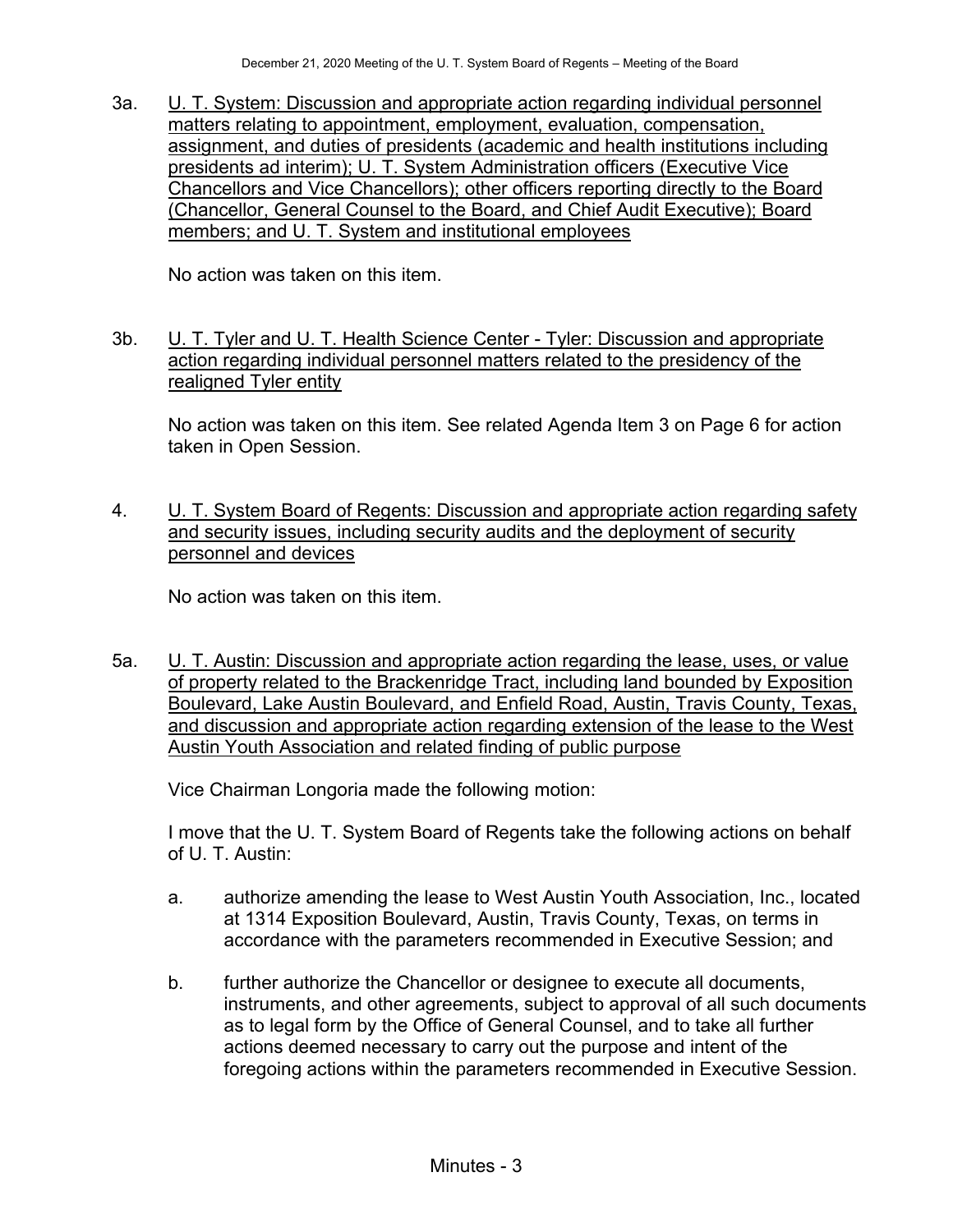Finally, I move that the Board find that

- 1. such amendments serve a public purpose appropriate to the function of U. T. Austin;
- 2. the return benefit received by U. T. Austin is adequate; and
- 3. under the terms of the amendments, U. T. Austin will maintain sufficient controls to ensure the public purpose is achieved.

The motion was seconded by Regent Beck and carried unanimously.

5b. U. T. Austin: Discussion and appropriate action regarding the sale of 226 acres of unimproved land to Travis County for habitat conservation related to the Balcones Canyonlands Conservation Plan and retention with use restrictions of approximately 27 acres of improved land out of the approximately 253-acre Dobie Paisano Ranch, located at 11353 Rawhide Trail, Austin, Travis County, Texas

Regent Hicks made the following motion:

I move that the U. T. System Board of Regents take the following actions on behalf of U. T. Austin:

- a. authorize the sale of approximately 226 acres of unimproved land out of the approximately 253-acre Dobie Paisano Ranch, located at 11353 Rawhide Trail, Austin, Travis County, Texas, to Travis County, for habitat conservation related to the Balcones Canyonlands Conservation Plan, and retention of approximately 27 acres of improved land out of the same parent tract, with use restrictions on terms in accordance with the parameters outlined in Executive Session; and
- b. authorize the Chancellor or designee to execute all documents, instruments, and other agreements, subject to approval of all such documents as to legal form by the Office of General Counsel, and to take all further actions deemed necessary to carry out the purpose and intent of the foregoing actions within the parameters outlined in Executive Session.

The motion was seconded by Regent Jiles and carried unanimously.

# AGENDA ITEM

## 1. U. T. System Board of Regents: Approval of Consent Agenda

Chairman Eltife noted the following related to the Consent Agenda:

• Item 1 requests approval of an agreement with Fanatics Retail Group Concessions, LLC, for certain retail and online sales for Intercollegiate Athletics at U. T. Austin.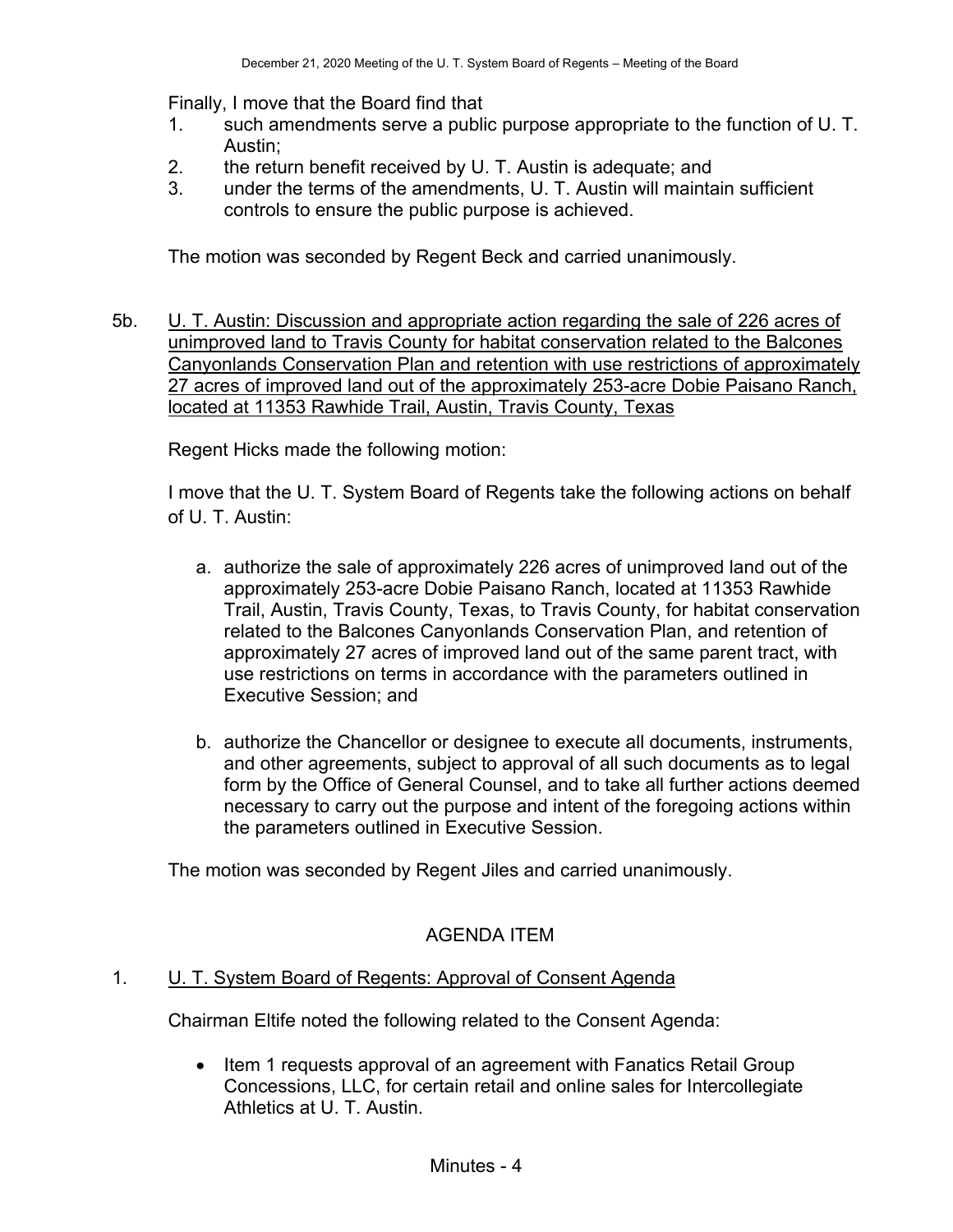• Item 2 is an amendment to the agreement with Bottling Group, LLC, for vending machine service at U. T. Austin.

Regent Perez moved approval, which was seconded by Regent Crain. The Board then approved the Consent Agenda, which is set forth on Page 7.

In approving the Consent Agenda, the Board expressly authorized that any contracts or other documents or instruments approved therein may be executed by officials of the University of Texas System or respective U. T. institution involved, as appropriate.

2. **U. T. Austin: Allocation of \$8,409,000 of Permanent University Fund (PUF)** proceeds for the Texas Advanced Computing Center (TACC) and \$300,000 of Available University Fund (AUF) proceeds for Cybersecurity Audits

The Board approved the following recommendation:

## RECOMMENDATION

The Chancellor concurs in the recommendation of the Executive Vice Chancellor for Academic Affairs, the Executive Vice Chancellor for Health Affairs, and the Executive Vice Chancellor for Business Affairs that the U. T. System Board of Regents approve the allocation of \$8,409,000 of Permanent University Fund (PUF) proceeds for the Texas Advanced Computing Center (TACC) at U. T. Austin and \$300,000 of Available University Fund (AUF) proceeds for Cybersecurity Audits.

# BACKGROUND INFORMATION

U. T. Austin requests additional support for the Texas Advanced Computing Center (TACC) to continue providing ongoing evolution of the U. T. Research Cyberinfrastructure with expanded support for Artificial Intelligence research to all U. T. System institutions. On November 14, 2013, the Board approved a \$10 million PUF allocation to design and construct an annex to the TACC and a \$2 million Available University Fund allocation to support TACC staff dedicated to the U. T. Research Cyberinfrastructure project.

TACC has provided and continues to provide world-class computing resources to the research enterprise across the U. T. System. TACC currently provides the largest university-based supercomputer in the world and has been selected by the National Science Foundation to be the site of the future national Leadership-Class Computing Facility. By opening up TACC research to users across the System, numerous students and faculty will benefit. Continuing the investment to maintain leadership in this critical technology area helps U. T. Austin attract top faculty across most science and engineering fields.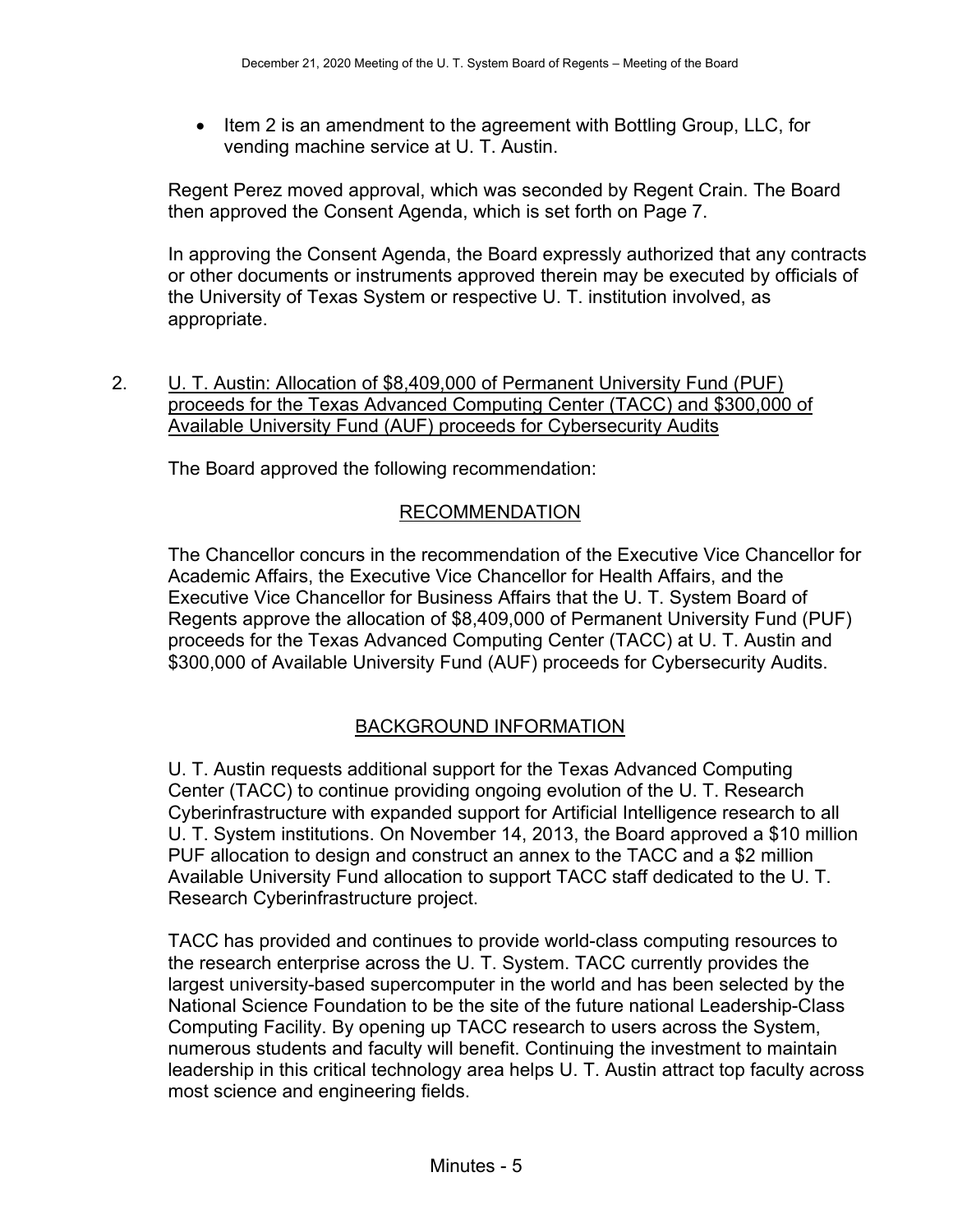The \$8,409,000 in PUF proceeds will be used to fund capital costs of new hardware, which includes vendor maintenance and support. The \$300,000 in AUF proceeds will be used for required outside cybersecurity audits of TACC operations.

## 3. U. T. Tyler and U. T. Health Science Center - Tyler: Discussion and appropriate action to name Kirk A. Calhoun, M.D. as president of the realigned Tyler entity

Following brief comments regarding efforts made and support for changes to the structure of the two Tyler institutions, resulting in approval of the new structure by the accrediting organization, Chairman Eltife made the following motion:

I move that the U. T. System Board of Regents vote, consistent with previous authorizations related to the realignment and leadership of U. T. Tyler and U. T. Health Science Center - Tyler as a single institution, to name Kirk A. Calhoun, M.D., President of The University of Texas at Tyler effective January 4, 2021, without change in compensation.

I also move that the Minutes reflect, by approval of this motion, the Board has made a finding, as required by State law, that this appointment is in the best interest of U. T. System, U. T. Tyler, and U. T. Health Science Center - Tyler.

The motion was seconded by Regent Perez and carried unanimously.

ADJOURNMENT.--There being no further business, the meeting was adjourned at 11:06 a.m.

/s/

Tina E. Montemayor Secretary to the Board of Regents December 22, 2020